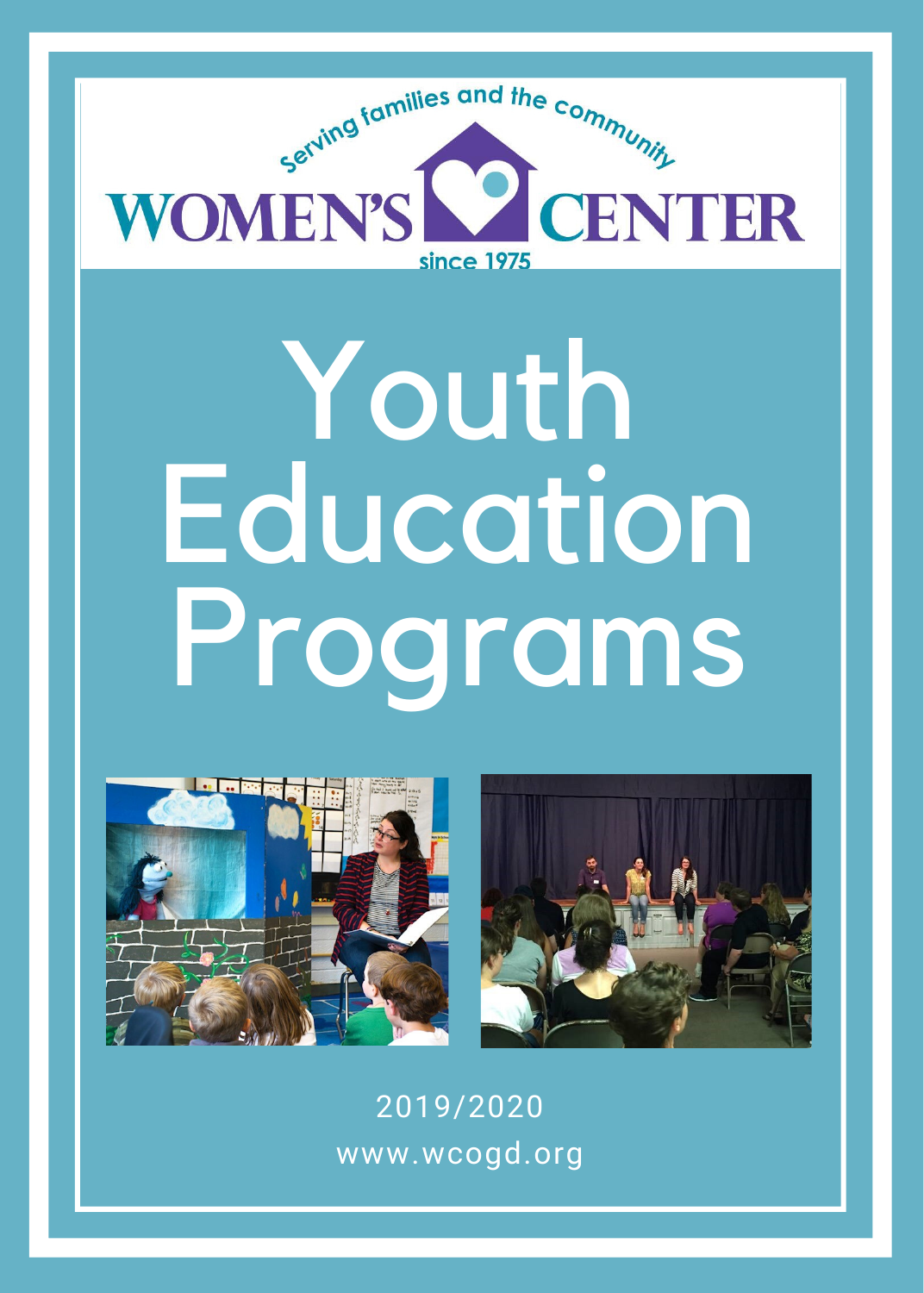### Preschool & Elementary **Care & Kindness Puppet Show**

This puppet show teaches children the difference between respect and mean behaviors. Lucy and Sebastian encourage students to identify their feelings along a Calmometer, or Calm Thermometer, and offer the children techniques for dealing with feelings of anger, frustration or silliness, so they can always act respectfully towards others.

### **Safe Touch, Unsafe Touch Puppet Show**

During this interactive puppet show, our puppets, Lucy and Sebastian, teach children the difference between safe, unsafe, and confusing touches. Students learn about the Clean, Safe, and Healthy Rule: the only time it is okay for anyone to look at or touch the private parts of our bodies is if it's a trusted adult and only if it's to keep us clean, safe, and healthy. Students learn to say no, get away safely, and tell a trusted adult if anyone ever makes them feel uncomfortable. During the program, children practice speaking up for themselves and identify trusted adults in their life.

### **Boundaries and Our Bodies**

Through an interactive activity, students will come to understand that all people are unique with different, likes, dislikes, and boundaries. Students will learn how to recognize non-verbal communication cues from others and the importance of respecting everyone's boundaries, including their own. Combined with empowering messages of bodily autonomy, students learn the steps to take if anyone makes them feel uncomfortable. Students engage in an age appropriate conversation on the grooming process and learn that no matter what, it is always ok to assert their boundaries.

### **'Just Kidding' Interactive Book Reading**

"Just Kidding" by Trudy Ludwig is the story of D.J. who is constantly on the receiving end of jokes by his fellow classmate (and friend) Vince. It explores how saying "Just Kidding" doesn't change the emotional toll teasing and kidding can have on selfesteem.In "Just Kidding" DJ navigates feeling helpless to taking positive action with the help of his those around him. Together we will read this story, discussing the difference between joking and teasing, as well as what to do when we see this behavior happening to others.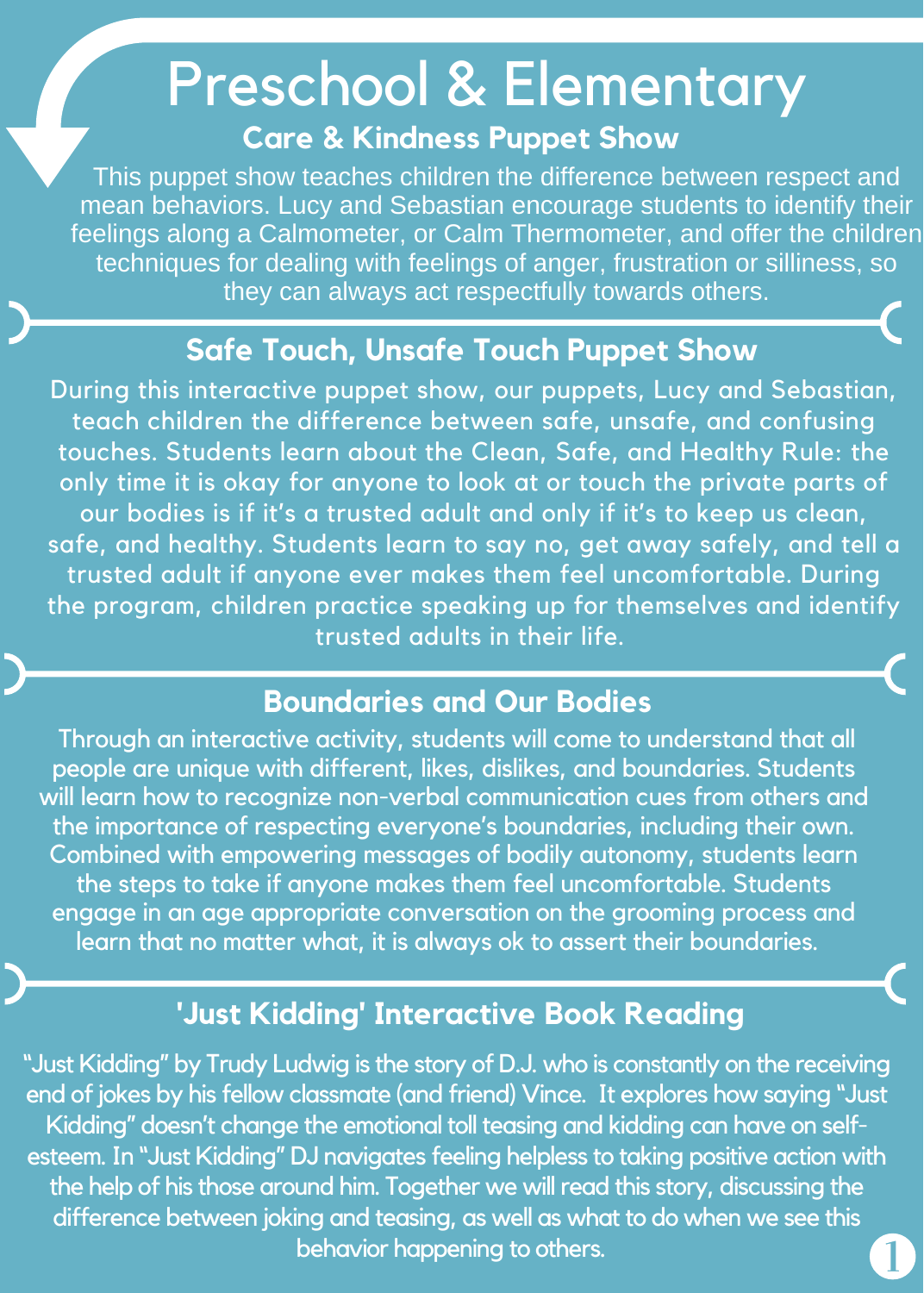#### **The Recess Queen**

This interactive book reading explores the story of students who are afraid to stand up to a bully at school. After the reading, students discuss the ways the children in the story were bystanders, upstanders, and what the students could have done differently for a better outcome. Students will leave with an Upstander Toolbox, filled with different ways they can be upstanders when they witness mean/bullying behavior. The book 'Recess Queen' is written by Alexia O'Neill.

### **ACT OUT**

Act Out is our live interactive theatre program that utilizes theatrical scenarios to depict real-life situations. Facilitated by our educator, audience members are allowed to interview the actors who remain in character. This allows for lively and thought provoking discussions. Within the context of the performance and interview portion of the program, we educate and inform students about the issues and dynamics that were played out in the scenarios. Issues that can be explored include: bullying, healthy friendships, conflict resolution, boundaries and nonverbal communication, and sexual harassment. Students are asked to identify the problematic dynamics in each scenario, and give suggestions on how the characters could respond and intervene to have a better outcome. Actors can redo the scenario based on the students' suggestions. Students will leave with an understanding of the different ways they can be an "upstander" and intervene if they are ever experience the situations that were depicted in the program.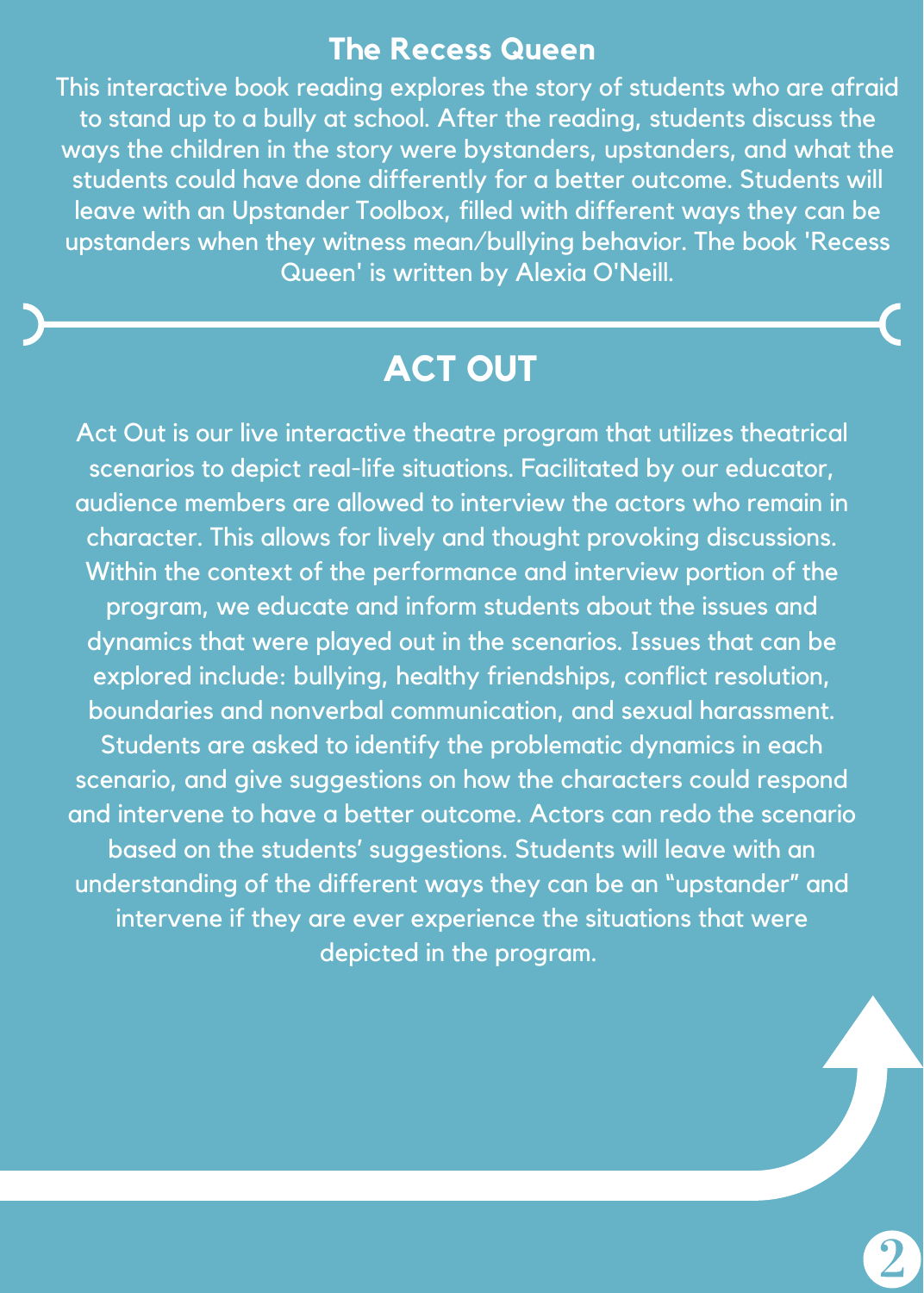### Middle School

### **Healthy Friendships & Conflict Resolution**

Students learn the necessary elements of healthy interactions and relationships. Students will use critical thinking skills as they play an interactive game asking them to identify healthy and unhealthy behaviors. Students explore how to resolve conflicts in a healthy way, and learn active listening skills and "I Statements." This program can be split into two sessions or offered in one session.

### **Empathy**

Through this program, students learn about empathy: what it is, how it's cultivated and how we can display it when interacting with others. The difference between empathy and sympathy is discussed, and what barriers prevent us from being empathetic. Students will learn about stereotypes and how to overcome stereotypes in order to have empathy. Students will explore the five different steps of empathy, and will have a chance to demonstrate these steps and skills through interactive scenarios.

### **Boundaries & Consent**

Students learn the concept, definition, and application of consent in various situations. This includes a discussion on personal boundaries and how to respect others' personal boundaries. Comparisons are used to demonstrate the use of consent on a broad spectrum of behaviors, such as crossing physical or emotional boundaries, or crossing boundaries around possessions. The Boundaries and Consent program uses real life scenarios so students can apply their knowledge inside and outside of the classroom.

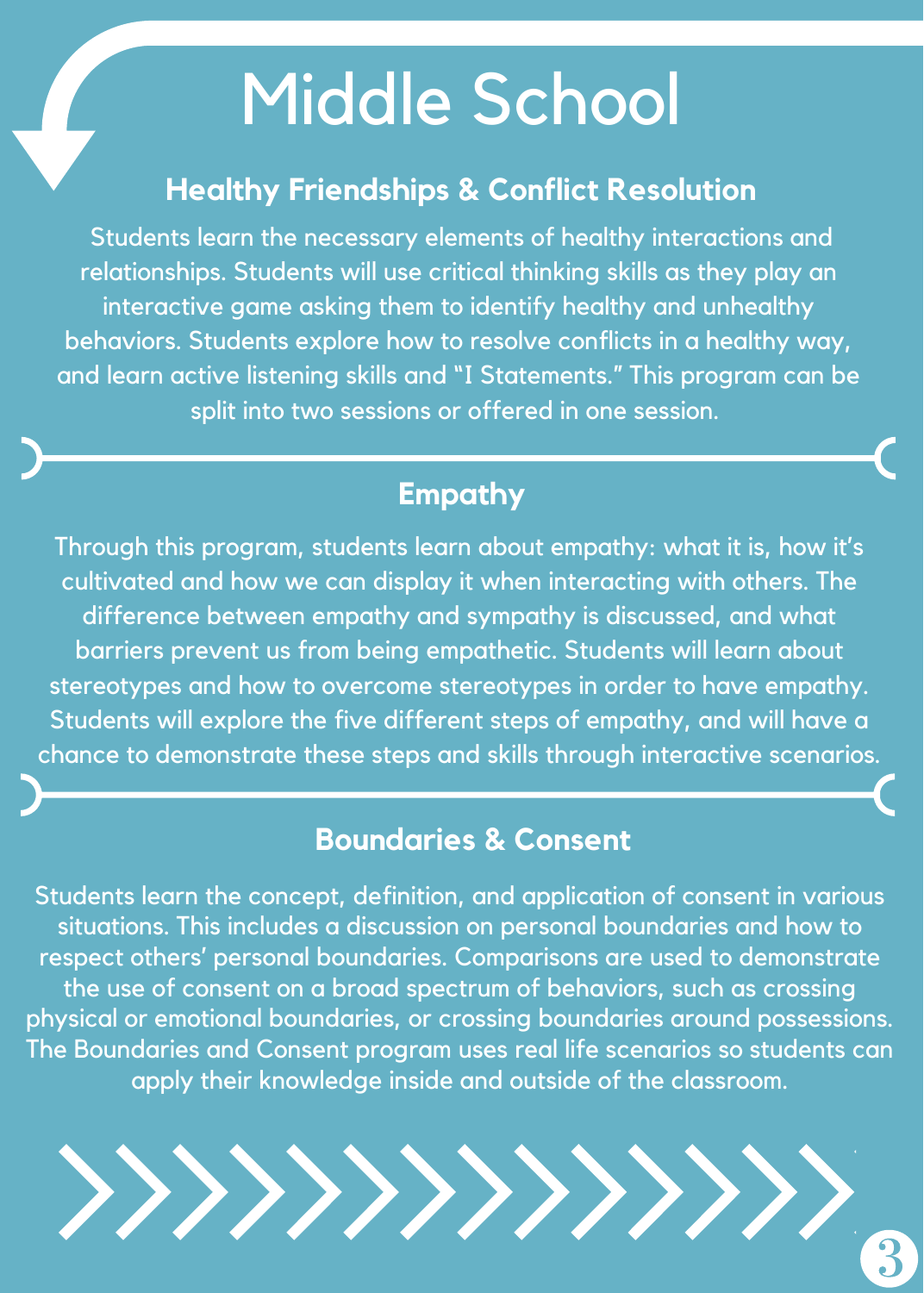### **ACT OUT**

Please see description on page 2 in the Preschool/Elementary programs.

# Middle & High School

### **Healthy Relationships & Dating Abuse**

In this program, students discuss which elements are necessary and present in healthy dating relationships. Students learn to identify these elements, "green flags," and learn how to navigate through issues such as jealousy or conflicts. In the United States, 1 in 3 teens is a victim of sexual, emotional, verbal, or physical abuse by a dating partner. This program also sheds light on unhealthy relationship dynamics rooted in power and control. Students will learn to identify "red flag" behaviors and where to seek help for themselves or a friend.

### **Got Consent? Addressing Sexual Assault**

This program teaches students the definition of consent, how to ask for consent before engaging in sexual activity, and when consent can and/or cannot be given. Through activities and discussion, students explore the three required elements of consent: 1) An Active Process 2) A Choice 3) Based on Equal Power. This program also informs students about sexual assault by explaining specific laws, statistics, and debunking myths about perpetrators and victims. Students will learn about the options and resources available in the aftermath of an assault.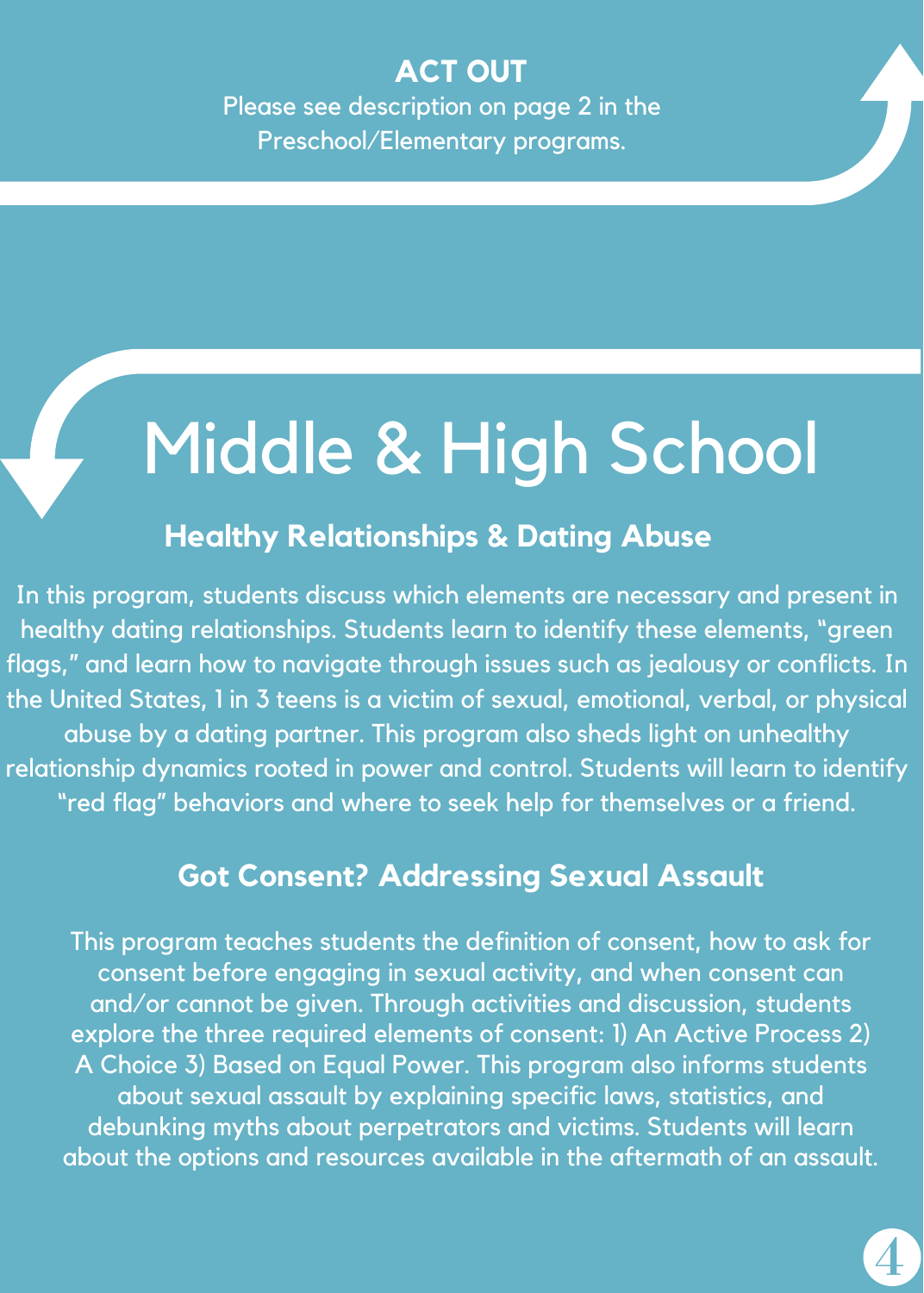### **Flirting or Hurting? Addressing Sexual Harassment**

This program about sexual harassment focuses mainly on understanding and communicating personal boundaries. Students identify the difference between flirtatious behaviors and sexual harassment, along with the continuum of harmful acts which can constitute sexual harassment. Students learn laws and consequences associated with harassment. The program, concludes with students exploring how they can help, and what to do if they experience sexual harassment.

### **Bystander Intervention**

Through discussion, students learn how they can go from being a bystander to an "upstander" when they witness problematic behaviors. Problematic situations that can be explored include bullying, sexual harassment, abusive relationships, and sexual violence. For middle school audiences, the dynamics of bullying is covered in more depth. Different bystander intervention techniques are explored and students are given the opportunity to brainstorm how they would intervene in real-life scenarios.

### **Self- Esteem**

This lesson is designed to bring awareness to students about how they live each day, and how outside influences can affect their thoughts. Students will see that they have the ability and power to change their thoughts for the positive, connecting to their true, authentic self. Through various activities, students will not only explore more about themselves, but also work to help support classmates in the process. The goal is for the students to leave feeling important and balanced.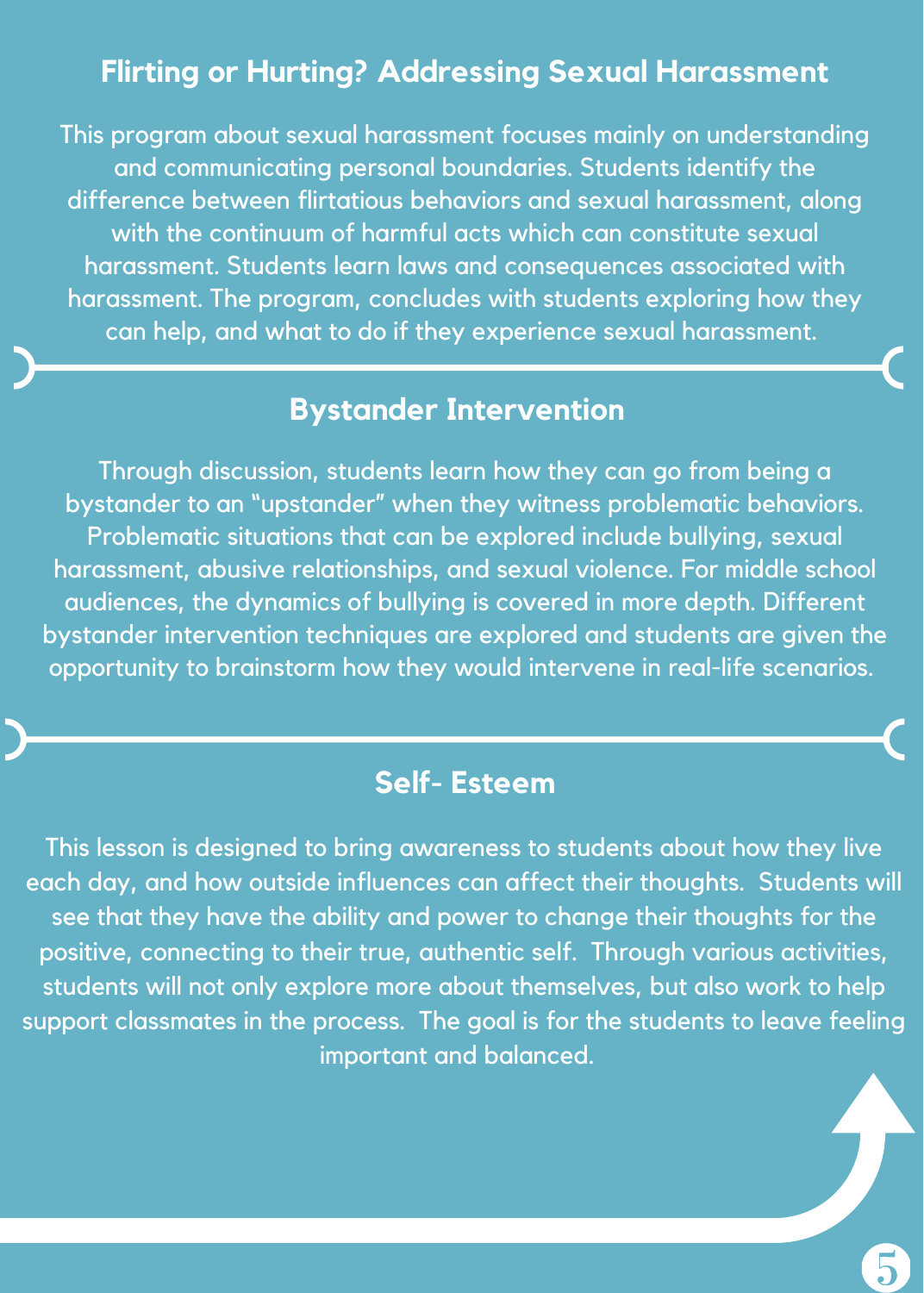## High School

### **Got TechKnowledgey?**

This program explores how social media and technology can be used as tools for power & control. Student will consider the link between technology and dating abuse, stalking, and sexual assault. The permanency and anonymity of technology is discussed, specifically with sexting and revenge porn. Students will come away with an understanding of what sexting is, why it happens, and the legal, social, and emotional consequences associated with it. Students learn that they are never to blame if they have been monitored, harassed. Stalked, threatened, intimidated, or humiliated through technology. Student will leave with an understanding of how to safety plan with and around technology.

### **Our Bodies Are Not Commodities**

This program explores the issue of human and sex trafficking here in the United States, dispelling myths and assumptions, as well as providing insight into the tactics that people might use to exploit others. It examines risk factors regarding relationships, self-esteem, our social environments, and other individual vulnerabilities. This sex trafficking prevention program works to empower students with the tools and knowledge to recognize risky or dangerous situations, or people that may be harmful or exploitative. It offers students resources and help available in their local communities.